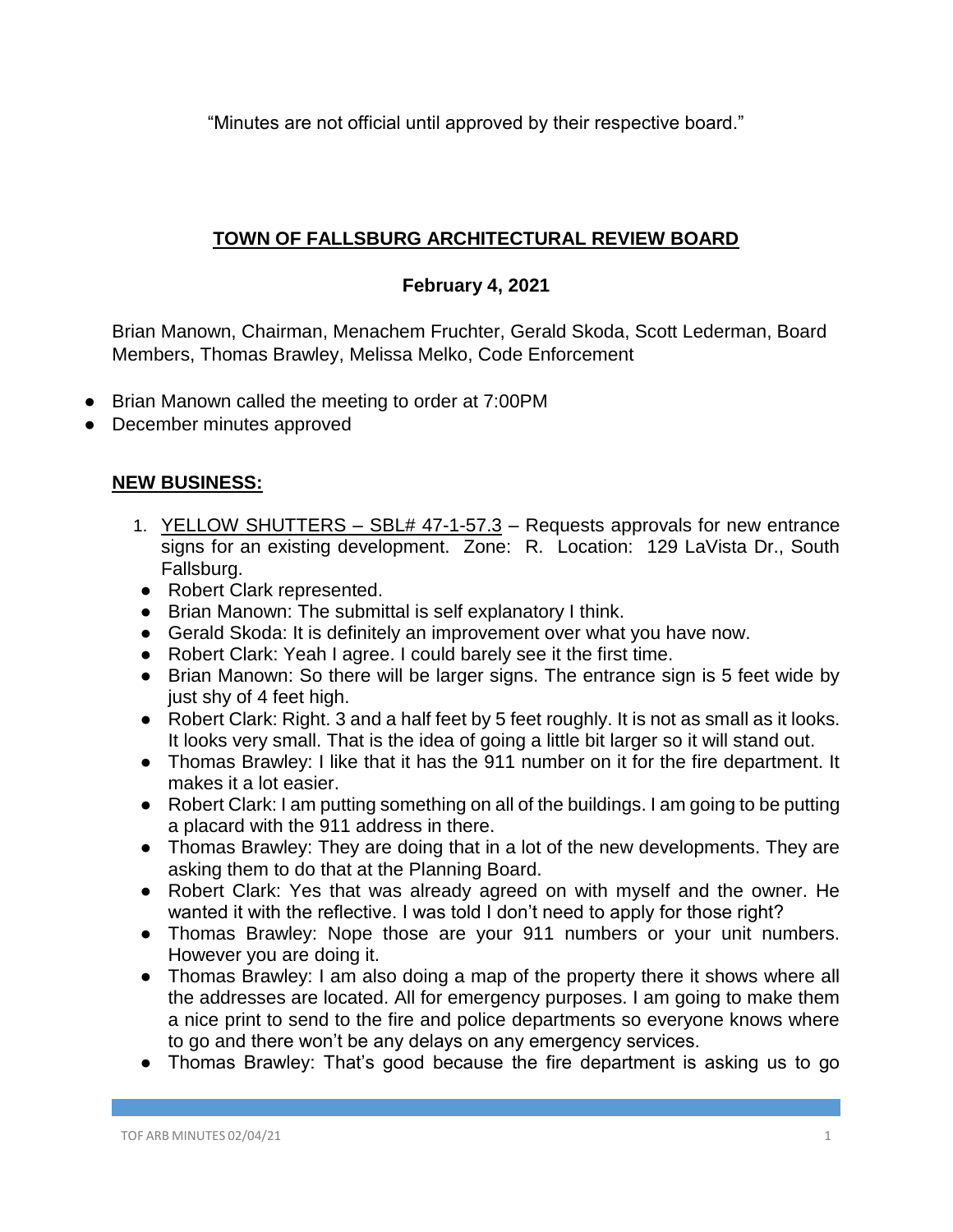around and aks most of the developments that don't have that to do that.

- Robert Clark: That is great. I did that up at Woodlake. I had a call at Woodlake one time and I was driving through and there were no street signs whatsoever. They gave us a 911 address and that did nothing. We ended up putting up the reflective placards on every unit as well as a map at the entrance. You can see where you are and where you have to go.
- Scott Lederman: I would like to make a recommendation to accept the plan as is.
- Brian Manown: Does anybody else have any comments about the color scheme? How will the sign be posted?
- Robert Clark: For the most part I am going to attempt to be using the same thing used for most of the street signs. The wide u channel. That goes into the ground and it will be bolted to those.
- Brian Manown: I assume you need 2 of those for the signage?
- Robert Clark: Yes.
- Brian Manown: That's very utilitarian for the sign. We appreciate it when the applicants take a little extra care when posting. The posting can become part of the characteristic of the sign.
- Robert Clark: I thought we would blend away into the background instead of something too bulky. It could be done with regular wood post. It seems from my experience that when they are put in and painted they look great at first. Then if people aren't maintaining they start to peel and it starts to rot. It doesn't last as long. They could put shrubbery around that as well. The green wouldn't stand out due to the landscape. Everything is all trees.
- Brian Manown: Black blends in quite well.
- Robert Clark: We could do black.
- Brian Manown: I think even more so than green in many cases. I think when you see the black chain link fence. They really disappear more than the green. I am okay with you using the metal post. I suggest you use black.
- Robert Clark: I could do that. I am sure the owners would have no objection because we haven't discussed that part of it.
- Brian Manown: The other signs are across the street?
- Robert Clark: Yes.
- Brian Manown: Those are much smaller. Is that like a two face sign so you see it from either direction?
- Robert Clark: The reason we didn't go two face and we did 2 separate is because the way the road curves around there you wouldn't see it. They had the other one setup and they are 2 separate ones. You can put them at the right angles so depending on the direction they are traveling, north or south, they will see it straight in front of them.
- Brian Manown: Not that this is part of our purview but do you own the property?
- Robert Clark: The property across the street is owned by Pantel and he has permission.
- Brian Manown: It is just out in the woods anyway.
- Robert Clark: He didn't mind. There's nothing right there. He gave permission for